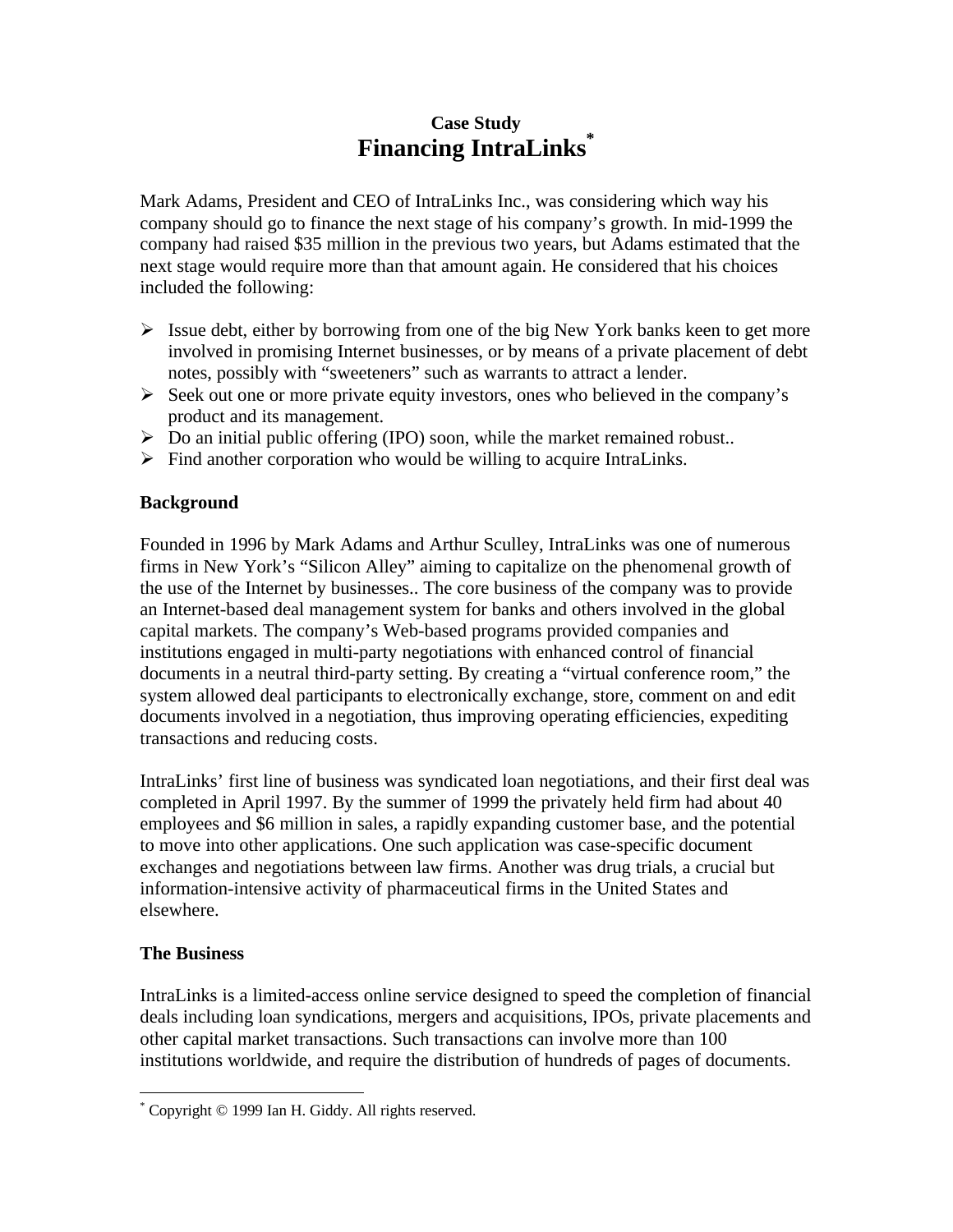Prior to the Internet, these documents had to be faxed, photocopied or mailed overnight. Now, using advanced Internet technology, IntraLinks enables corporate management, accountants, lawyers, investment bankers and other advisors involved in a deal to rapidly create, distribute, review and negotiate all the necessary documents in a safe electronic environment.

In a typical IntraLinks-facilitated transaction, Royal Bank of Canada employed IntraLoan, the loan-syndication product, to complete a \$475-million bank financing for Alliance Atlantis Communications Inc in September 1998. All the details about the credit facility were put onto the IntraLoan system by Royal Bank and shared with the 14 lenders as well as other parties to the deal such as lawyers. Since the borrower had included spreadsheet-based predictions of its merged future operations, participants were able to download and manipulate the information. They could also cut and paste information for internal credit application purposes, saving time and effort. No software had to be downloaded; all the participant banks required was a browser and Internet access to participate in the system. Royal Bank, as lead manager, initiated the process simply by calling IntraLinks to set up a "Deal Space," and identifying potential lenders who would have access to the on-line documents. For this Royal paid a fee to IntraLinks. Notices were sent out to the banks, with an ID and password and details on how to access the Web site with the specifications and terms of the deal.

Carolyn Buck Luce, the Ernst & Young partner in charge of Internet commerce, had this to say: "Like other Internet trailblazers, IntraLinks is dramatically changing the way we do things. In the same way that Amazon.com has forever revolutionized the way consumers buy books, IntraLinks is building the definitive platform for business and their professional advisors to quickly, safely and cost-effectively collaborate on multi-million dollar transactions."

IntraLinks charged the lead manager in a deal on a flat-fee basis per participant per transaction. A loan officer at Citibank, one of InterLinks' most active users, said: "We use InterLinks in many of our syndicated loan transactions. We pay them a fee that varies with the number of banks in the deal, and for that fee we can distribute and exchange as many documents as we wish for as long as the negotiations are active. A big advantage to us is that InterLinks enables us to see which participants have accessed which documents: it tracks every interaction. InterLinks also stores all this information, as well as the documents themselves, in a sort of electronic safe, which could prove useful in the event of a dispute later on."

According to IntraLinks, early adopters were finding that the service had helped them complete major capital market deals five to ten days faster than normal and cut administrative costs 20-25 percent. The company claimed to have facilitated more than 350 capital market deals totaling \$250 billion in their first two years of business.

## **Financing IntraLinks Thus Far**